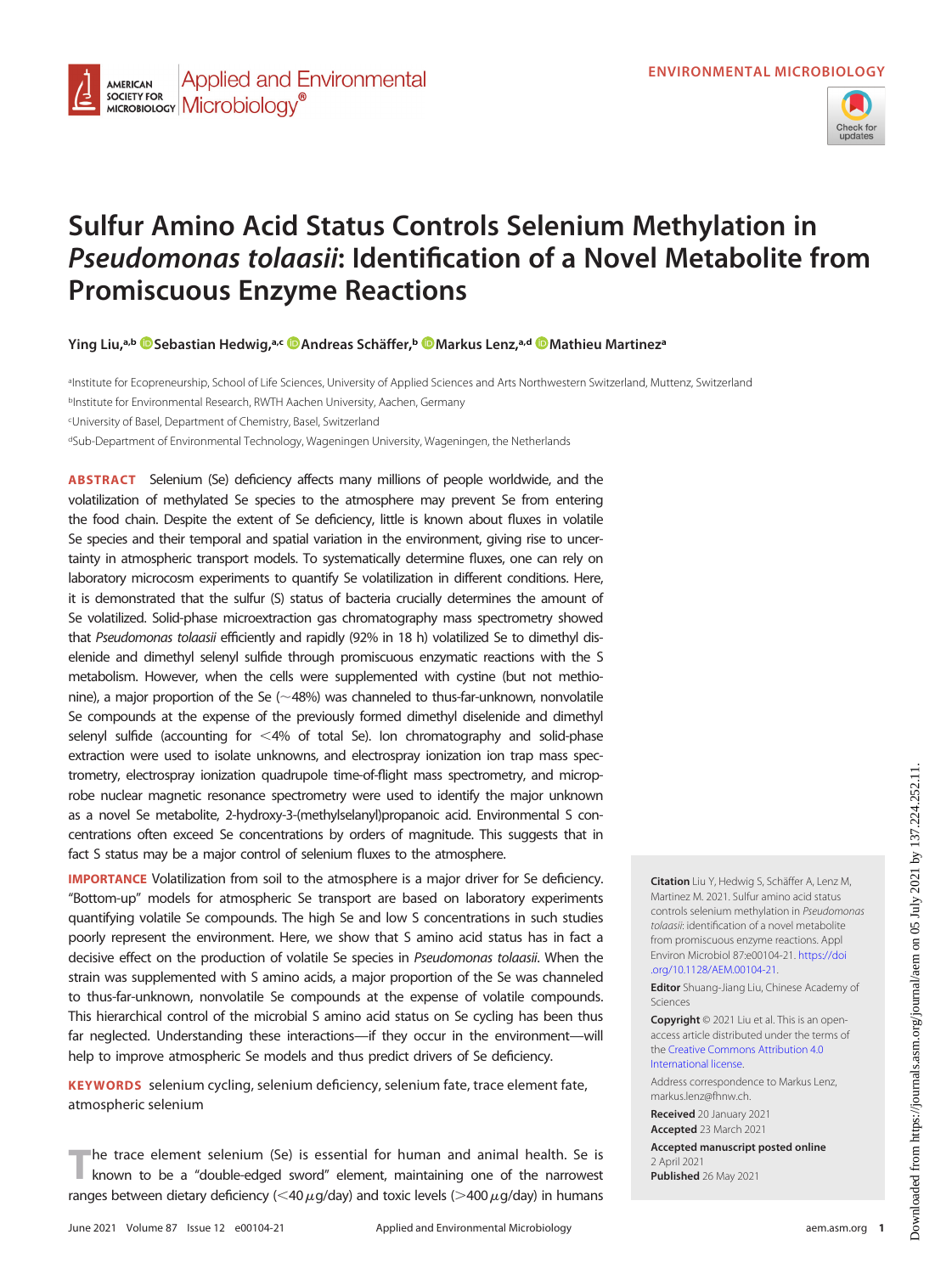[\(1\)](#page-8-0). Whereas Se toxicity due to bioaccumulation and biomagnification is a local problem (for example, see references [2](#page-8-1) and [3\)](#page-8-2), there are many Se-deficient regions worldwide [\(4\)](#page-8-3), and an estimated 0.5 to 1 billion people may be negatively affected [\(5\)](#page-9-0). Therefore, understanding the physicochemical and biological processes underlying Se environmental cycling is of the utmost importance.

Volatilization may decrease the available Se in soil and prevent its entry into the food chain, thus worsening Se deficiency. In the atmosphere, transported Se is associated with particulate matter, and subsequent atmospheric deposition may increase Se contamination in surface environments ([6](#page-9-1), [7\)](#page-9-2). Following early studies (reviewed in references [8](#page-9-3)[–](#page-9-4)[10\)](#page-9-5), biological methylation and subsequent volatilization are known to be major sources of emission to the atmosphere [\(3,](#page-8-2) [9,](#page-9-4) [11\)](#page-9-6). Volatile methylated species can be formed by terrestrial plants [\(12](#page-9-7)), fungi [\(13\)](#page-9-8), soil microbes, or marine algae [\(14](#page-9-9)), although the discussion on the prevalence of marine over terrestrial sources continues (for example, see references [11](#page-9-6) and [15](#page-9-10) and references therein). Despite advances in quantifying atmospheric fluxes, it has been stated that the data available to date are too sparse to establish a reliable flux estimate for Se volatilization from land, which limits the ability to predict volatilized-Se fluxes quantitatively ([15](#page-9-10)).

The lack of reliable quantitative data on biomethylation for most natural (Se-depleted) systems stems from the fact that, historically, experiments focused on applying volatilization for the bioremediation of Se-contaminated soils and sediments or wastewaters concentrated on Se or simply focused on amending laboratory microcosms with Se to simulate the latter [\(16](#page-9-11)–[23\)](#page-9-12). Therefore, most studies of Se volatilization were performed using Se concentrations 10<sup>3</sup>- to 10<sup>6</sup>-fold higher than those commonly found in aqueous environmental media in the nanogram-per-liter to microgram-per-liter range. Se methylation is mostly regarded as an active detoxification strategy (reference [24](#page-9-13) and references therein), because volatilization decreases aqueous Se concentrations and the intracellular Se content. However, some studies found Se volatilization to still be efficient even at trace (nanogram-per-liter) aqueous Se concentrations [\(25\)](#page-9-14), which are unlikely to induce specific Se detoxification enzymes.

Enzyme promiscuity refers to the ability of an enzyme to catalyze a fortuitous side reaction in addition to its main reaction, and most enzymes can promiscuously catalyze reactions other than those for which they evolved [\(26\)](#page-9-15). The structural analogy of major Se and sulfur (S) species (namely, selenite/sulfite and selenate/sulfate) shared oxidation states and functional group types may suggest that Se at trace concentrations is in fact volatilized by promiscuous enzymatic reactions of the S metabolism [\(27](#page-9-16)), despite their different biogeochemistry. Therefore, Se methylation may be controlled on different levels. First, on the enzymatic level, the structural competition for the active site of the S cycling enzyme determines how much Se is "spuriously" cocycled. Second, the overall S status of the cell determines the expression of anabolic or catabolic enzymes and thus the pathways through which Se can be cycled.

Therefore, this interplay of S status and Se methylation was studied using incubations of a Pseudomonas strain, a common model for the volatilization of these elements [\(28](#page-9-17)–[31](#page-9-18)). The S status was influenced by the supplementation of two S sources, namely, methionine (Met) and cystine (Cy; disulfide dimer of cysteine). Se and S methylation was quantified by solid-phase microextraction-gas chromatography-mass spectrometry (SPME-GC-MS) measurements. An unknown, nonvolatile Se species that accumulated was identified by a combination of ion chromatography triple-quadrupole inductively coupled plasma mass spectrometry (IC-QqQ-ICP-MS), electrospray ionization ion trap mass spectrometry (ESI-MS/MS), electrospray ionization quadrupole time-of-flight mass spectrometry (ESI-Q-TOF-MS) and microprobe nuclear magnetic resonance (NMR) spectroscopy.

#### RESULTS

Transformation of selenite by Pseudomonas tolaasii. Selenite was rapidly depleted  $(<10 h)$  from the medium in all experiments ([Fig. 1A](#page-2-0)). In controls (i.e., not receiving S amino acid supplementation), selenite was almost quantitatively converted to volatile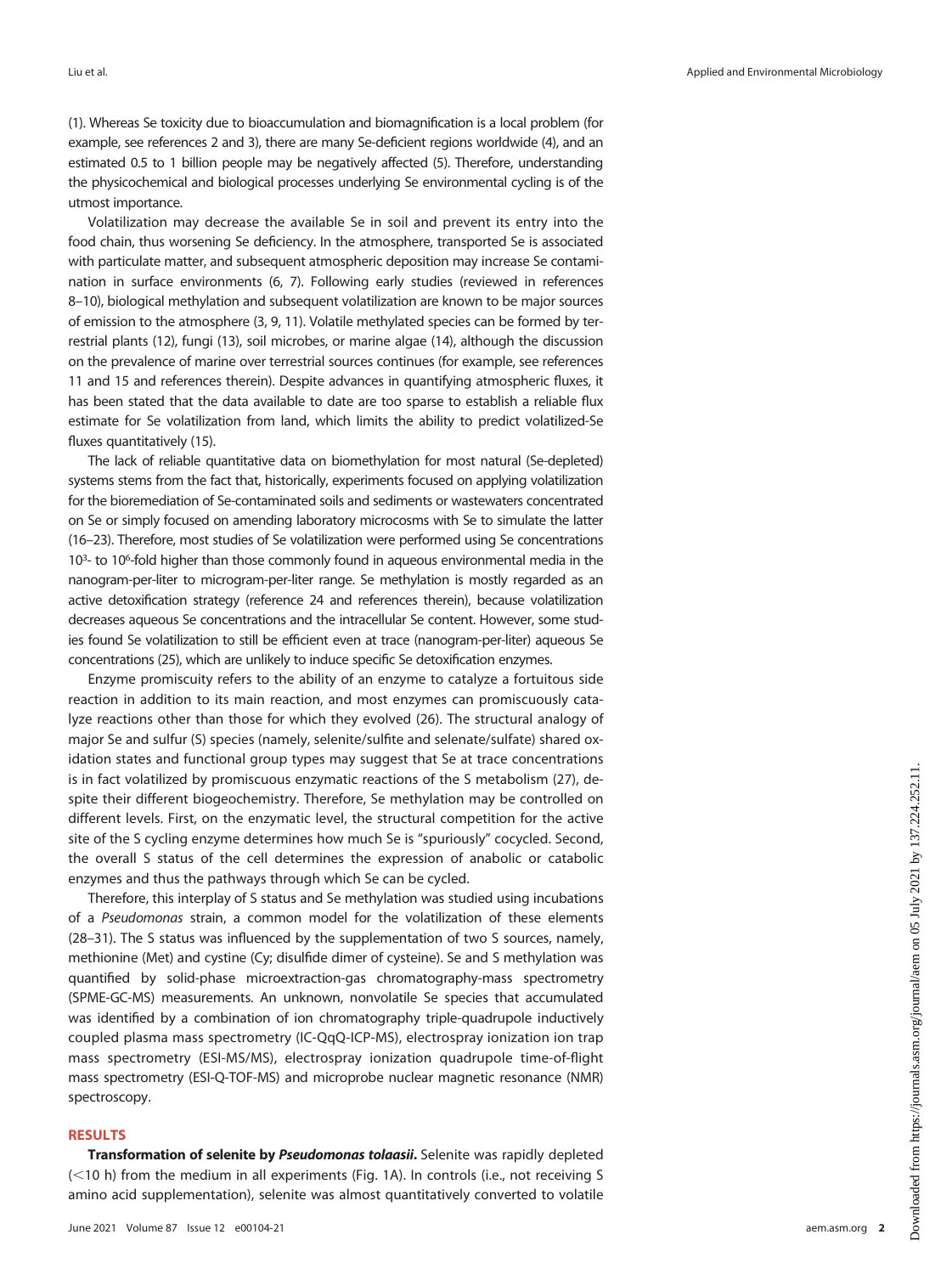

<span id="page-2-0"></span>FIG 1 Conversion of selenium in Met+Cy-supplemented (filled symbols) and control (empty symbols) Pseudomonas cultures in terms of selenium oxyanions (A) (triangles, selenite; circles, selenate), volatile methylated Se (B) (triangles, DMDSe; circles, DMSeS), and unknown metabolites (C) (triangles, metabolite 1; circles, metabolite 2). Note that no selenite was detected in Met+Cy-supplemented cultures during incubation and that in panel A, the filled and empty triangles are overlaid at 0.

methylated species in the form of dimethyl diselenide (DMDSe) (4.8  $\mu$ M) and dimethyl selenosulfide (DMSeS) (1.0 $\mu$ M) [\(Fig. 1B\)](#page-2-0). Not considering the minor amount of selenate  $(<$  0.5  $\mu$ M;  $\sim$  8%) that was found in all experiments as a result of oxidation of the selenite standard, conversion efficiency to volatile methylated species was as high as  $\sim$ 98% (based on  $\sim$  5.9  $\mu$ M selenite initially). In cultures supplemented with Met and Cy, volatile methyl-ated species were detected only at 9 h [\(Fig. 1B](#page-2-0)) and at lower concentrations  $(3.3 \mu M)$ DMDSe plus 0.3  $\mu$ M DMSeS) than in the control. In contrast to the control, both DMDSe and DMSeS disappeared from the solution during further incubation ( $\sim$ 0.01  $\mu$ M each) [\(Fig. 1B](#page-2-0)). At the same time, two unknown peaks (unknown1 and unknown2) in IC-QqQ-ICP-MS arose ([Fig. 2B\)](#page-3-0) that represented the major species upon termination of the experiment (3.9  $\mu$ M and 0.2  $\mu$ M, respectively) [\(Fig. 1C\)](#page-2-0). Not considering the minor amounts of selenate, these unknowns species corresponded to  $\sim$ 70% of all Se.

To elucidate a possible pathway of formation, Met and Cy were also supplemented as single compounds. An addition of Met and no S-amino acid supplementation (control) resulted in a virtually quantitative (84.6% and 92.2%, respectively) conversion of selenite to volatile methylated species (DMDSe and DMSeS) ([Fig. 3A](#page-3-1)) during the stationary phase (18 h). In contrast, the addition of Cy led to the formation of the unknown metabolites, both as a single supplement of Cy (20.6% of total Se) and in a mixture with Met (47.8% of total Se) [\(Fig. 3B\)](#page-3-1). Unknown1, eluting at 7.7 min, was present at concentrations between 13 (Cy) and 15 (Met+Cy) times higher than unknown2 ([Fig. 3C](#page-3-1)).

Purification and concentration of unknown Se species by IC-QqQ-ICP-MS and SPE. Both unknown1 and unknown2 eluted between sulfate and phosphate (detected by conductivity; data not shown); therefore, the unknowns were assumed to be acidic selenocompounds. For purification and concentration, solid-phase extraction (SPE) was performed on an Oasis HLB cartridge. The culture medium supernatants were at neutral pH, at which the unknowns were not retained on the sorbent of the cartridge (shown by QqQ-ICP-MS; data not shown). A pH of 3 was determined to be suitable to perform SPE, and unknowns were concentrated after  $NH<sub>3</sub>·H<sub>2</sub>O$  elution by a factor of  $\sim$ 20. At the same time, selenate (compare [Fig. 2B](#page-3-0) and [C](#page-3-0)), sulfate, phosphate, and chloride were removed (IC conductivity chromatogram not shown).

Mass-spectrometric investigation of the unknown Se species. To identify the unknown selenocompounds, an ESI-ion trap-MS analysis in negative mode was performed. The full-scan mass spectra of unknown1 showing the isotope patterns of monomeric Se were observed at around  $m/z$  183 and 95 [\(Fig. 4A](#page-4-0)). The ion  $m/z$  183 had the highest abundance and was postulated to be the  $[M - H]$ <sup>-</sup> molecular ion of unknown1. Fragmentation of the ion at  $m/z$  183 revealed  $m/z$  139 and 95 [\(Fig. 4B\)](#page-4-0). The mass loss of 44 from 183 to 139 was attributed to the presence of one carboxyl group in the compound. In addition, ion 95 with a monomeric Se isotope pattern indicated the presence of one methylselenol group (CH3Se-R) [\(Fig. 4A](#page-4-0)). Even with an SPE treatment, unknown2 still had a concentration too low to yield reliable ESI-MS signals and was omitted from further studies.

Q-TOF-MS was then used to acquire the accurate mass of unknown1 as 182.9563 for the molecular ion  $[M-H]$ <sup>-</sup> [\(Fig. 4C](#page-4-0)). This mass was in accordance with the molecular formula  $C_4H_8O_3$ Se. In addition, the calculated theoretical mass distribution of  $C_4H_8O_3$ Se ([Fig. 4C](#page-4-0)) was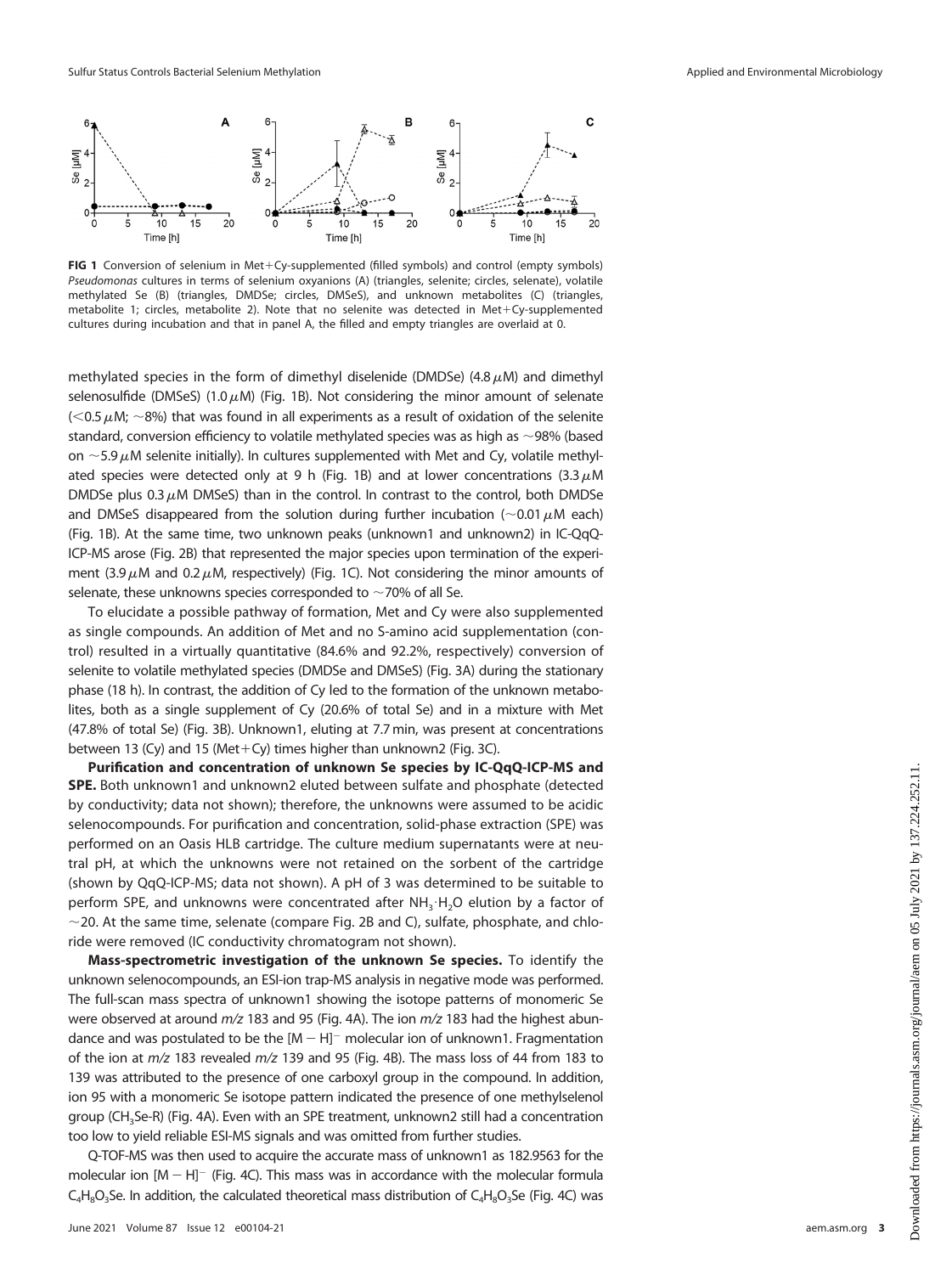

<span id="page-3-0"></span>FIG 2 Separation of selenium species by IC-ICP-QqQ (mass shift mode using signal  $^{78}Se^{16}O^+$ ) of (A) a mix of standards of methylselenic acid, selenate, and selenite; (B) supernatant of the Pseudomonas culture supplemented with methionine and cystine; (C) SPE eluates of the concentrated supernatant.

consistent with the measured mass of unknown1. Based on the exact mass, 11 selenocompounds with one carboxyl group were proposed (see Fig. S2 in the supplemental material). Despite the correct mass, some candidates (b1 and b2) (see Fig. S2) could be ruled out, as selenols (RSeH) form auto-oxidized dimers (RSeSeR') having an isotopic pattern of two Se atoms [\(32\)](#page-9-19). Considering the presence of the methyl-selenol group, the candidate list could be further limited to five compounds (a3 and d1 to d4) (Fig. S2).

NMR study of unknown1. The proton NMR spectrum of unknown1 showed four main signals belonging to a single compound (Fig. S3). Around 4.43 ppm, a doublet of doublets



<span id="page-3-1"></span>FIG 3 Conversion of selenite to volatile methylated species (A), metabolite 1 (B), and metabolite 2 (C) in Pseudomonas cultures at stationary phase ( $\sim$ 18 h) supplemented with methionine alone (Met), cystine alone (Cy), and methionine and cystine (Met+Cy) and without supplementation (control).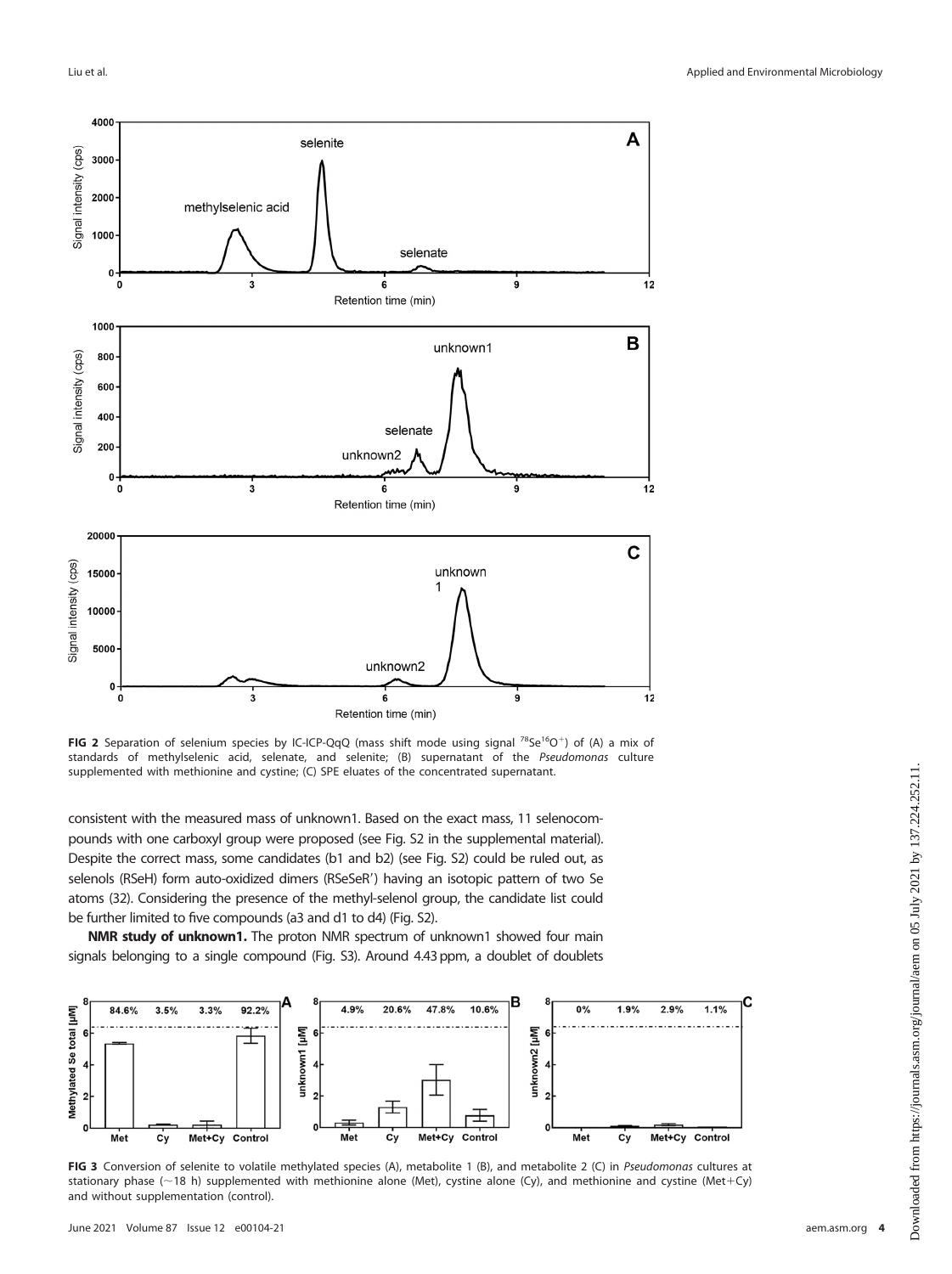

<span id="page-4-0"></span>FIG 4 Mass-spectrometric analysis of the collected fraction corresponding to unknown1. (A) ESI-ion trap-MS analysis via full mass scan and zoom on selected mass spectra (insets) demonstrating isotopic pattern of one Se atom. (B) ESI-ion trap-MS analysis via MS<sup>2</sup> fragmentation of  $m/z$  183. (C) ESI-Q-TOF-MS high-resolution mass spectra in negative mode (bars) and calculated mass distribution of  $[(C_4H_8O_3Se) - H]^T$  (boxes).

(dd) appeared, corresponding to the resonance of a single proton, with two  $^3J_{\rm HH}$  of 6.8 Hz and 4.1Hz. At 3.16 ppm and 3.04 ppm, two further doublets of doublets were found as the resonance of one of two diastereotopic methylene protons each. In both cases, a  $^{2}$ <sub>H,H</sub> of 13.0 Hz was determined. Furthermore, 3J<sub>H,H</sub> of 4.1 Hz (dd at 3.16 ppm) and 6.8 Hz (dd at 3.04 ppm) were found, matching the coupling constants of the dd at 4.43 ppm. Last, a singlet signal corresponding to the resonance of three methyl-group protons appeared at 2.24 ppm. The coupling between the proton signals was verified by a correlated spectroscopy (COSY) experiment. Based on the NMR results, 2-hydroxy-3-(methylselanyl)propanoic acid (2H3MSePA) appeared as the most likely candidate for unknown1 based on the possible structures determined by ESI-ion trap-MS and Q-TOF-MS (i.e., compound d1) (Fig. S2). The corresponding proton signals of the hydroxy and carboxy groups were invisible due to a fast exchange with the solvent and the relatively low concentration of the sample. Additional signals in the spectrum did not belong to the main compound and could not be attributed to a known impurity.

Confirmation of 2-hydroxy-3-(methylselanyl)propanoic acid as unknown1. The identity of 2H3MSePA was confirmed by matching retention times in IC-QqQ-ICP-MS of unknown1 in supernatant with the standard (Fig. S4). In addition, a similar ESI-MS spectrum of the whole compound and a similar ESI-MS/MS fragmentation pattern of mass 183 were obtained for the 2H3MSePA standard and the IC collected fraction corresponding to unknown1 (Fig. S5).

# **DISCUSSION**

Impact of S status on Se methylation and tentative mechanism of 2H3MSePA formation. Pseudomonas species have been used as model organisms to study Se volatilization ([28](#page-9-17)[–](#page-9-20)[30\)](#page-9-21). Pseudomonas tolaasii is known to produce the volatile S compounds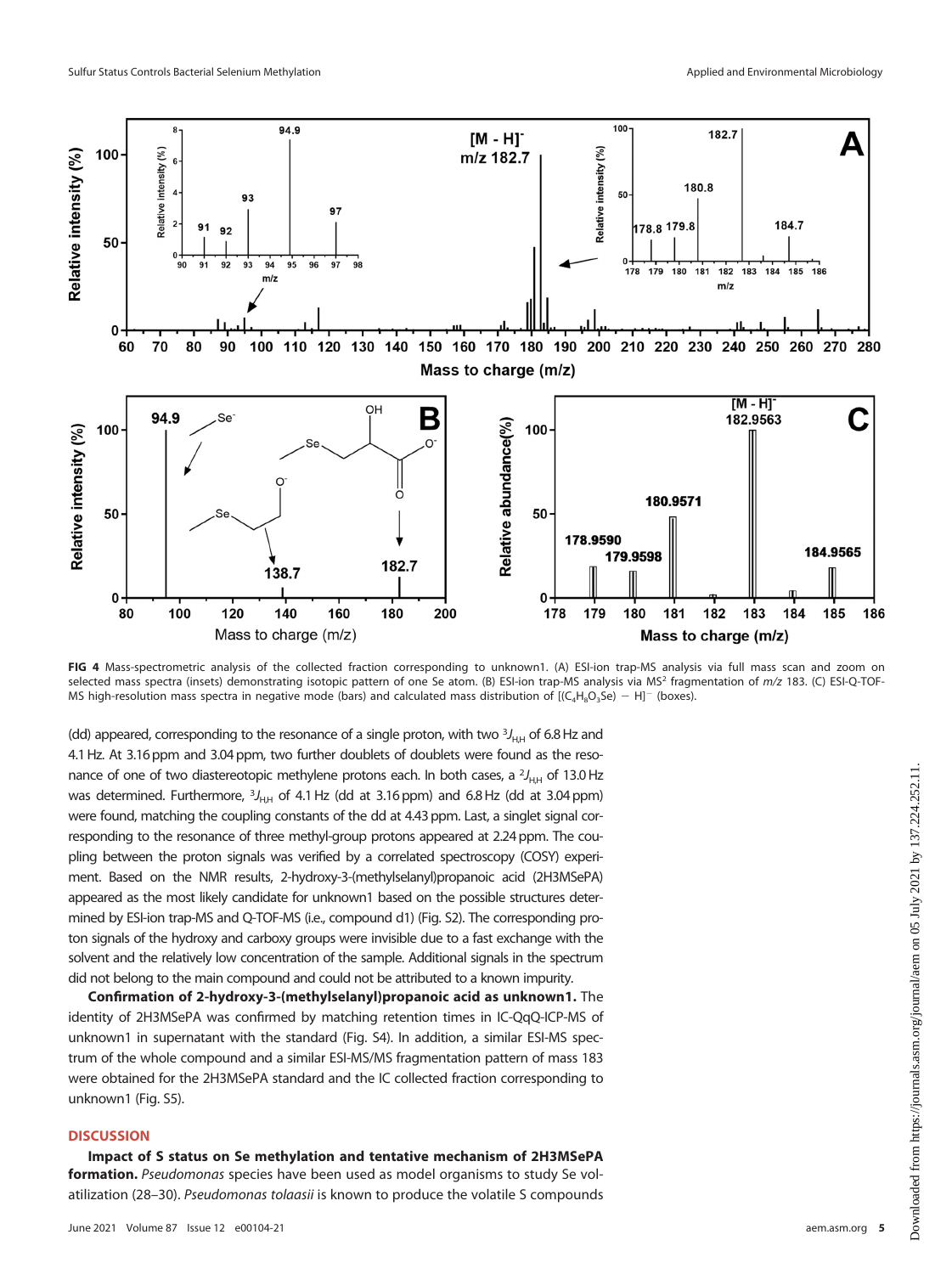

<span id="page-5-0"></span>FIG 5 Simplified overview of possible reactions in S metabolism, highlighting proposed promiscuous enzymatic conversion of selenite instead of sulfite (arrow; reaction 1) and tentative mechanism of formation of the novel Se metabolite identified (dashed line). 3A2HPA, 3-(acetyloxy)-2-hydroxypropanoic acid; 2H3MSPA, 2-hydroxy-3-(methylsulfanyl)propanoic acid; 2H3MSePA, 2-hydroxy-3-(methylselanyl) propanoic acid. For details on reactions 1 to 5, see the text.

methanethiol and dimethyl disulfide (DMDS) ([31](#page-9-18)), among others, and was shown to produce volatile methylated Se in this study as well. Here, experiments demonstrated that the impact of the S status has a profound impact on Se methylation. Instead of converting all Se into volatile compounds (DMDSe and DMSeS), cultures of Pseudomonas channeled most Se into a novel, nonvolatile Se metabolite, 2H3MSePA ([Fig. 1](#page-2-0)). This channeling occurred only when the medium was supplemented with Cy, not Met, where only minor amounts of 2H3MSePA were formed ([Fig. 3\)](#page-3-1).

It is well known that due to chemical similarities between S and Se, many enzymes involved in S metabolism do not actually discriminate between the two chalcogen elements [\(33](#page-9-22)), resulting in promiscuous enzymatic reactions. For instance, Se can enter the bacterial metabolism via the cysteine biosynthetic pathway [\(34\)](#page-9-23) (reaction 1, [Fig. 5\)](#page-5-0). Like S, selenium may be converted to methylated Se species (DMDSe and dimethyl selenide [DMSe]) via methaneselenol (references [35](#page-9-24) and [36](#page-9-25) and references therein). The back reaction from DMDS to methanethiol is known [\(37\)](#page-9-26) and can be expected for Se as well. The formation of 2H3MSePA will deplete the methaneselenol pool, thus explaining why DMDSe was formed only transiently (until  $\sim$ 8 h) in Cy cultures. Although no detailed metabolic study was undertaken, one may speculate about a two-step reaction based on known metabolites and common reactions leading to 2H3MSePA formation [\(Fig. 6](#page-5-1)) after a promiscuous enzymatic reaction had formed methaneselenol (reaction 1, [Fig. 5\)](#page-5-0): glycerate + acetyl-CoA  $\rightarrow$  [3-acetyloxy-2-hydroxypropanoic acid], and [3-acetyloxy-2-hydroxypropanoic acid]  $+$  methylsele- $\text{noI} \rightarrow 2H3M\text{SePA} + \text{acetate}$  (where the use of square brackets indicates the speculative nature of the product).



<span id="page-5-1"></span>FIG 6 Tentative mechanism of formation of 2-hydroxy-3-(methylselanyl)propanoic acid (2H3MSePA) via 3-(acetyloxy)-2-hydroxypropanoic acid (3A2HPA). Note that the promiscuous enzymatic reaction forming methylselenol is not shown.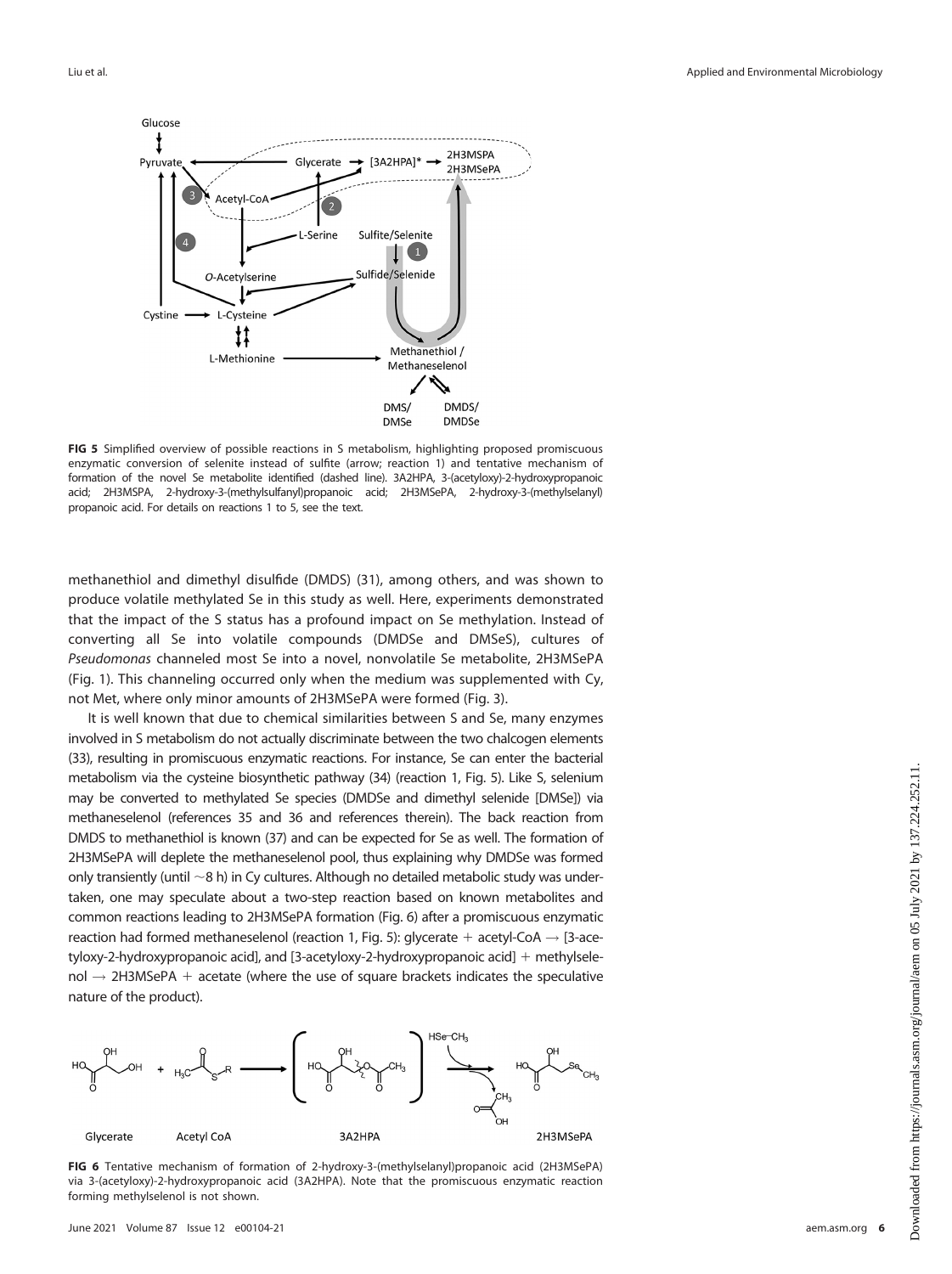The following observations support the (tentative) proposed mechanisms involved in formation of 2H3MSePA. Glycerate (or glyceric acid) is a central metabolite in, for example, the pentose phosphate pathway, amino acid (glycine, serine, and threonine) metabolism, and glycerolipid metabolism and can be formed from the glucose in the medium used. It is known that the intracellular concentration of cysteine must be tightly controlled due to its reactivity to cofactors and to ensure that its redox homeostasis is retained [\(38](#page-9-27)). Therefore, once the cells' need for cysteine is met (by Cy addition), serine may not be used anymore for its synthesis. Serine can undergo transamination to hydroxypyruvate and further to glycerate (reaction 2, [Fig. 5](#page-5-0)). Met, in contrast, is not redox active or reactive; therefore, it does not require such tight control. It may be degraded to methanethiol and further to DMDS.

Acetyl coenzyme A (acetyl-CoA) is a universal, central intermediate in many metabolic pathways (e.g., citric acid cycle; fatty acid metabolism; valine, leucine, and isoleucine metabolism; etc.). The medium used in this study was glucose based, and glycolysis should be the main mechanism for energy conservation (as in other Pseudomonas strains [\[39\]](#page-9-28)), yielding pyruvate and acetyl-CoA (reaction 3, [Fig. 5\)](#page-5-0). Along with glycolysis, acetyl-CoA can be formed during cysteine degradation. Cysteine/cystine are degraded to ammonia, H<sub>2</sub>S, and pyruvate [\(40](#page-9-29), [41\)](#page-9-30) (reaction 4, [Fig. 5\)](#page-5-0), which are then oxidized to acetyl-CoA (reaction 3, [Fig. 5\)](#page-5-0). The presence of more glycerate (through serine degradation) and more acetyl-CoA (through Cy degradation) possibly explains why more 2H3MSePA is formed under Cy supplementation than with Met.

One should note that the reaction between glycerate and acetyl-CoA has not been directly shown, and the proposed mechanism ([Fig. 5\)](#page-5-0) should therefore be considered cautiously. Still, it is a plausible mechanism for forming 3-acetyloxy-2-hydroxypropanoic acid; the transfer of the acetyl group to a terminal hydroxy group of structurally similar compounds is common (e.g., the transfer to L-serine during cysteine biosynthesis). From 3-acetyloxy-2 hydroxypropanoic acid, the second reaction (deacetylation under formation of a R-S-CH<sub>3</sub> bound or R-Se-CH<sub>3</sub> bound) may even favor the reaction of Se over S, as methylselenol is a stronger nucleophile than methanethiol (selenolate ions are roughly 1 order of magnitude more nucleophilic than thiolates [\[27](#page-9-16)]). Even though the experimental observations in this study were all in line with the above-postulated mechanisms of formation, it should be noted that the detailed mechanism of 2H3MSePA formation remains speculative, and its physiological role (if any) should be elucidated. Alternative modes of formation may be, for instance, via hydroxylation of methyl-selenocysteine, a substrate for bacterial methylation to DMDSe [\(42\)](#page-9-31). However, as the physiological role and the pathway of methyl-selenocysteine formation are unknown, differential responses to Cy and Met would be speculative as well.

Implications for atmospheric emission of Se. Models for transport of atmospheric Se (and other trace metal) can be "top down" (i.e., based on direct measurements of volatile species) or "bottom up" (i.e., extrapolated from laboratory experiments) (reference [43](#page-9-32) and references therein). A number of studies have measured volatile Se in marine environments (reference [44](#page-9-33) and references therein), whereas measurements above terrestrial environments (e.g., wetlands, forests, and soils) are scarcer ([12](#page-9-7), [45,](#page-9-34) [46,](#page-9-35) [47](#page-9-36)). Large regionalto continental-scale data sets of total Se concentrations in soil as well as environmental variables (e.g., climate and soil physicochemical properties) have been used to identify drivers of Se concentrations in soil in top-down approaches (references [43](#page-9-32) and [48](#page-10-0) and references therein). Bottom-up and top-down approaches have shown considerable differences (a factor of  $\sim$ 2 in Se fluxes) in global atmospheric emissions [\(43](#page-9-32)). Uncertainty in Se deposition maps in top-down approaches mainly arose from uncertainties in global emission fluxes because of the high variability of past flux measurements [\(48](#page-10-0)). Furthermore, the spatial distribution of terrestrial Se emissions is largely unknown ([43\)](#page-9-32).

The current study shows that S status—particularly Cy—has a decisive effect on the production of methylated, volatile Se species in aerobic conditions. Generally, thiols originate from microbial metabolism, the biotic and abiotic degradation of natural organic matter (NOM), the addition of sulfide to unsaturated organic compounds, and the release from anthropogenic activities (reference [49](#page-10-1) and references therein). There are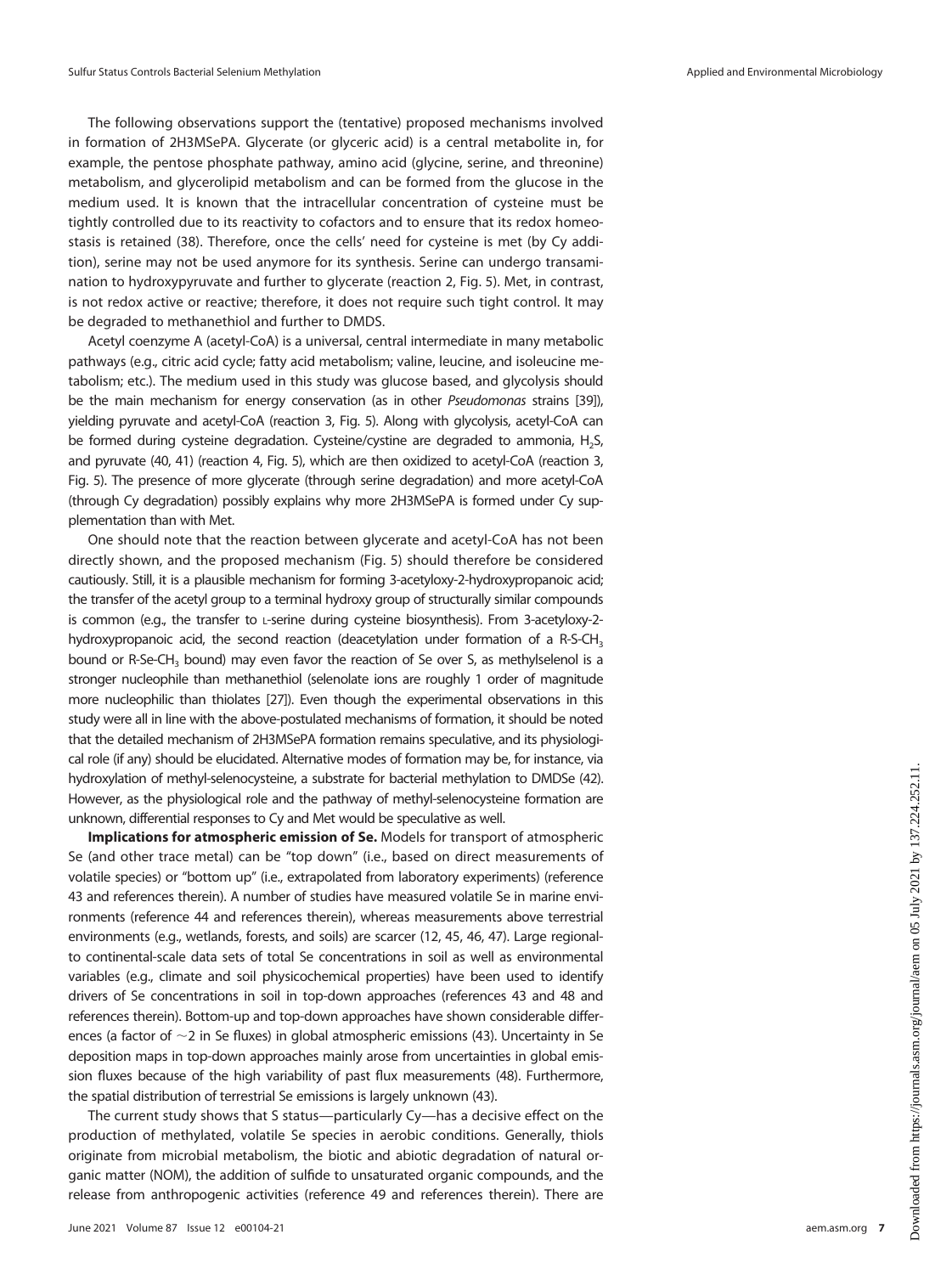limited data on the concentrations of free Cy in the environment. Whereas it appears to be less concentrated (up to 34 nM) in boreal wetland porewater [\(49](#page-10-1)), cysteine concentration can be as high as 2.6  $\mu$ M in epibenthic biofilms [\(50\)](#page-10-2). Therefore, the question remains to what degree Se will be shuttled from methylated, volatile species to nonvolatile 2H3MSePA (and others) considering the higher (33  $\mu$ M) concentrations used here. However, particularly in bioremediation and wastewater treatment systems, the oftenhigh level of (reduced) S (for example, see references [28](#page-9-17), [51](#page-10-3), and [52](#page-10-4)) may limit the volatilization which has been suggested to reduce dissolved Se concentrations. Se is known to be heterogeneously distributed in soils at a microscopic to regional scale (for example, see references [3](#page-8-2) and [53](#page-10-5) and references therein). This study showed the influence of sulfur amino acids on methylation under aerobic conditions in pure cultures. Under more reducing conditions, dissimilatory reduction of selenate may be dominant (and thus elemental selenium and/or selenides, representing a sink for Se, limiting its bioavailability). However, if one assumes that in aerobic soils sulfur amino acids occur to some extent and that they are heterogeneously distributed, Se biomethylation may also be spatially highly variable in such soils. It remains to be elucidated whether this link of Se and S cycles exists in the environment in general and what role S speciation plays in particular.

Despite delivering measured (and not modeled) data, the disadvantages of rain/soil measurements include uncertainties in spatial and temporal variation, not to mention the laborious work of sample collection, analysis, and data processing. Therefore, transport models based on direct measurements of atmospheric samples may be more accurate if supplied with systematic (laboratory) data on volatilization efficiencies in different environmental conditions. The current study points to the need to further detail the interconnection of S and Se cycling. Here, DMDSe and DMSeS were the only species found. The first global Se deposition model, however, considered only DMSe, as it is usually the dominant emitted volatile Se compound [\(48\)](#page-10-0). Identifying appropriate proxies of the S status of soils (e.g., total S, S oxyanions, and thiols) that correlate with Se volatilization to certain species (DMSe, DMDSe, and DMSeS) may increase the accuracy of global-scale distribution modeling in terms of the underpredictions still found ([54\)](#page-10-6). This is particularly important in view of Se deficiency possibly increasing with global warming, with consequences for the health of organisms ([54\)](#page-10-6).

#### MATERIALS AND METHODS

**Chemicals.** All the media and aqueous solutions were prepared using ultrapure water (18.2  $\Omega$ ·cm; Thermo Scientific, Nanopure, Reinach, Switzerland). Dimethylsulfide (DMS), dimethyl disulfide (DMDS), dimethyl selenide (DMSe), dimethyl diselenide (DMDSe), dimethyl trisulfide (DMTS), sodium selenite, sodium selenate, methylselenic acid, methionine (Met) and cystine (Cy) were purchased from Sigma-Aldrich (Buchs, Switzerland) and were of high purity (>99%). The later-identified compound designated unknown1 (2-hydroxy-3-(methylselanyl)-propanoic acid) was purchased from Tetrahedron (Paris, France) and was of  $\geq$ 98% purity. The concentrations of the Se stock solutions were verified by triple-quadrupole inductively coupled plasma mass spectrometry (QqQ-ICP-MS) (see below). A minor impurity of selenate ( $\sim$ 7% or  $\sim$ 0.46  $\mu$ M Se in incubations) was found in the sodium selenite salt.

Bacterial cultivation. Pseudomonas tolaasii was obtained from DSMZ (Leibniz Institute German Collection of Microorganisms and Cell Cultures) (strain 19342). The strain was recovered in King's B medium (10 g/liter peptone from casein, 1.5 g/liter K<sub>2</sub>HPO<sub>4</sub>, 15 g/liter glycerol, 5 ml/liter of 1 M MgSO<sub>4</sub>) and then transferred to King's B medium agar plates (28°C). Precultures were prepared from single colonies in glutamine glucose minimum medium (GGM) (28°C, 180 rpm, 18 h) [\(55\)](#page-10-7). The experimental media were prepared by spiking GGM with 500  $\mu$ g Se/liter as selenite (= 6.33  $\mu$ M Se) and S amino acids L-methionine (Met) and/or  $L$ -cystine (Cy) (33.3  $\mu$ M each). Controls did not contain S amino acids. Subsequently, the spiked media were inoculated with precultures (2% vol), and 5 ml was distributed into headspace vials (20 ml). These were sealed with gas-tight polytetrafluoroethylene (PTFE)/silicone septa and stainlesssteel screw caps. Samples were incubated at 28°C and 180 rpm. At each time point, headspace vials were sacrificed for sampling. Volatile methylated species were quantified by SPME-GC-MS (see below), and incubations were stopped by centrifugation (4,000  $\times$  g, 20 min) and quick-freezing ( $-$ 20°C). For IC-QqQ-ICP-MS measurements, the supernatants were first filtrated by a syringe filter (0.8  $\mu$ m, mixed cellulose ester), followed by vacuum pump filtration (0.22  $\mu$ m). For the preconcentration and further identification of unknown1 (see below), 500ml of experimental medium in 2-liter Schott bottles were inoculated with 10ml of P. tolaasii precultures and incubated at 28°C and 180 rpm for 18 h.

Quantification of methylated Se species. DMS, DMDS, DMSe, DMDSe, DMTS, and DMSeS were quantified by SPME-GC-MS.

An Agilent 7890A GC coupled to a 5977 series mass selective detector equipped with a PAL autosampler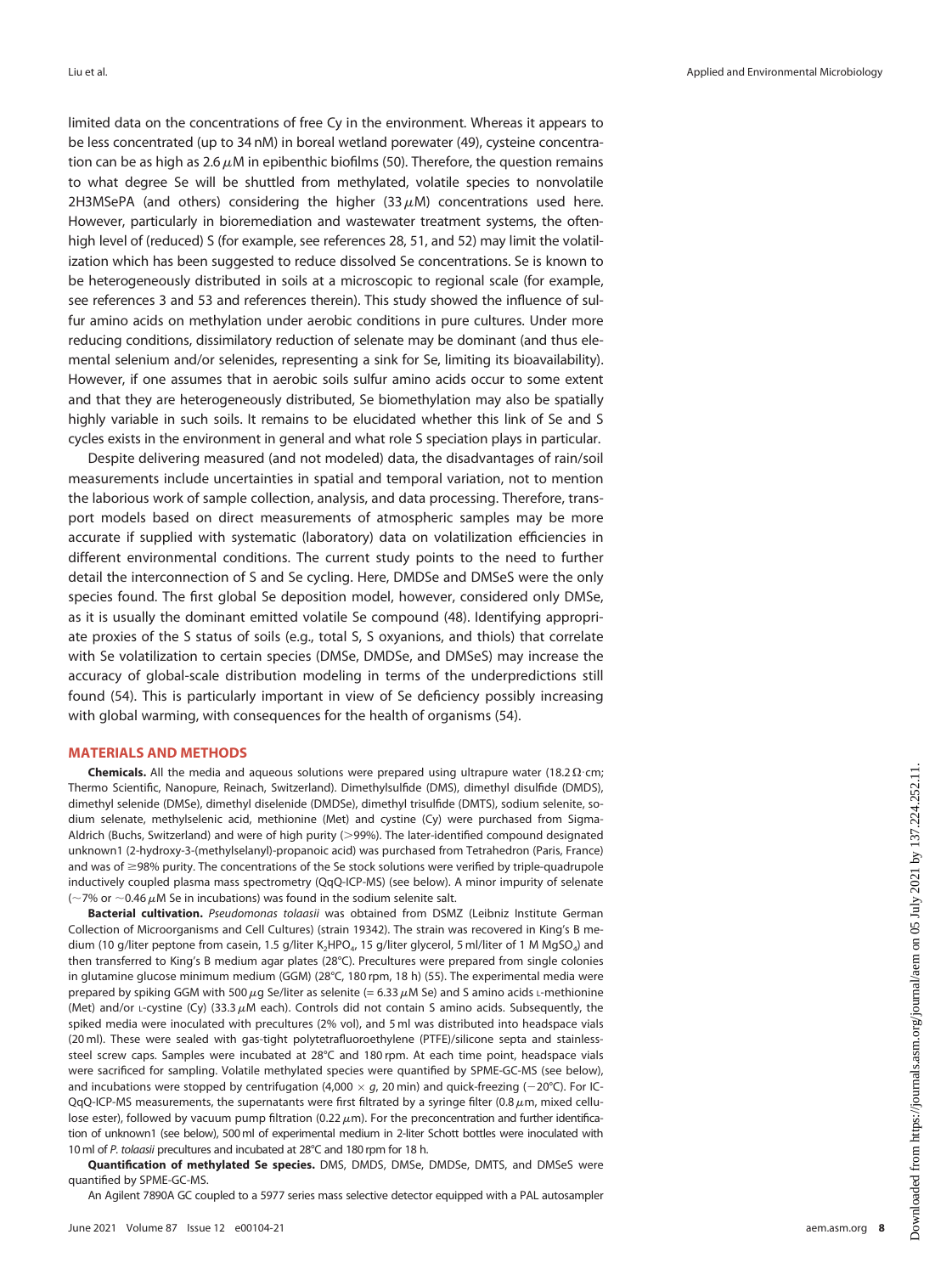system and automatic solid-phase microextraction (SPME) was used for measurements. Volatile species were sampled using a 75-µm Carboxen/polydimethylsiloxane (CAR/PDMS) SPME fiber (23 Ga; Supelco, Bellefonte, PA, USA) 1 cm in length. Details are given in the supplemental material (Table S1 and Fig. S1). Individual stock solutions of DMS, DMDS, DMSe, DMDSe, and DMTS were diluted with methanol (high-performance liquid chromatography [HPLC] grade,  $\geq$ 99.9%) to 100 mg/liter. From these solutions, calibration solutions were made by dilution in ultrapure water in headspace vials (amber, 20 ml) closed by a magnetic screw cap and PTFE/silicone septum. DMSeS was also detected in bacterial culture supernatant. Pure DMSeS cannot be isolated in solution due to dynamic Se/S exchange reactions between DMDS and DMDSe. Therefore, we prepared DMSeS by mixing standard solution containing DMDS and DMDSe [\(56,](#page-10-8) [57\)](#page-10-9). To quantify DMSeS, from these mixed standards, both remaining DMDS and DMDSe were quantified by using their respective singlecompound calibration lines, yielding the concentrations for DMSeS according to DMDS + DMDSe  $\rightleftharpoons$  2 DMSeS. From these calculated concentrations, the calibration line for DMSeS was established (i.e., area versus concentration calculated).

Quantification of Se oxyanions and chromatographic separation of the unknown metabolites. Se oxyanions (selenite and selenate) were separated from methaneseleninic acid using a Dionex 2100 ion chromatograph (IC) (Thermo Fischer, Reinach, Switzerland), as previously described ([58\)](#page-10-10). The IC was coupled to an Agilent 8800 QqQ-ICP-MS. Analytes were separated using a guard column (IonPac AG15;  $2\times$  50 mmol/liter) and an analytical column (IonPac AS15; 2  $\times$  250 mmol/liter) (see the supplemental material). Peak fractions containing the unknown species were manually collected at the IC outlet after having passed the conductivity cell. The QqQ-ICP-MS was operated in mass-shift mode using  $O<sub>2</sub>$  as a reaction gas (see Table S2). Se was measured as  $78/80$ Se<sup>16</sup>O<sup>+</sup> in time-resolved analysis.

Concentration of the unknown Se metabolites. Solid-phase extraction (SPE) was performed on an Oasis HLB 3-cm<sup>3</sup> cartridge (Waters, Milford, MA, USA) previously conditioned with methanol (HPLC grade,  $\geq$ 99.9% purity; Sigma-Aldrich) and ultrapure water (both 1 ml). After conditioning, filtrated (0.22  $\mu$ m) supernatant was acidified to pH 3 ( $\sim$ 70  $\mu$ l concentrated hydrochloric acid [HCl]; semiconductor grade; Sigma-Aldrich), and 15 ml was passed through the cartridge at ambient temperature and pressure. The cartridge was washed once by quickly passing it through 1 ml of 5% methanol in 1 mmol/liter formic acid (LC-MS grade; Sigma-Aldrich). After a washing, the Se species retained on the cartridge were eluted slowly with 0.5 ml 1.6% NH<sub>3</sub>·H<sub>2</sub>O (ACS reagent, 28.0 to 30.0% NH<sub>3</sub> basis; Sigma-Aldrich). The SPE procedure was repeated to collect sufficient amounts of compounds for further analyses.

Mass-spectrometric characterization of unknown Se metabolites. An Agilent 6320 ESI-ion trap-MS was operated in the negative-ion mode. The fraction collected from IC containing the unknowns was directly introduced into the electrospray source using a syringe pump (KDS 100CE; KD Scientific, Holliston, MA, USA) (see the supplemental material). Unknown Se metabolites were recognized by the Se isotopic pattern in full-scan mass spectra. High-resolution MS was done on an Agilent 6540 UHD mass spectrometer equipped with Agilent Jet Stream ESI and operated in negative mode (see Table S3). The collected peak fraction of unknown1 was introduced into the ESI using the syringe pump at a speed of 5  $\mu$ l/min. Data were processed by Agilent MassHunter Data Acquisition for 6500 series Q-TOF-MS (B.08.00). The possible chemical structures of unknown1 were generated based on accurate mass, isotope abundance, and isotope patterns using the "formula calculator" tool in Agilent MassHunter Qualitative Analysis (B.06.00 SP 1) software.

Microprobe NMR characterization of unknown Se metabolites. For microprobe NMR analysis, pooled IC fractions of unknown1 were lyophilized until dry. The white powder was then taken up in deuterium oxide (D<sub>2</sub>O; 10  $\mu$ l). NMR spectra were recorded on a Bruker Avance III NMR spectrometer operating at 500.13 MHz for <sup>1</sup>H nuclei. <sup>1</sup>H-NMR and correlated spectroscopy (COSY) spectra were measured at 291 K in a 1-mm TXI probe with a z-gradient. <sup>1</sup>H-NMR spectra were referenced on the residual proton signal of the solvent  $[D_2O: \delta(^1H) = 4.79$  ppm].

### SUPPLEMENTAL MATERIAL

Supplemental material is available online only. SUPPLEMENTAL FILE 1, PDF file, 0.9 MB.

#### ACKNOWLEDGMENTS

We are thankful to Ombeline Danton for the NMR analysis. We acknowledge Monica Čvančarová for her help with ESI-ion trap-MS and Timm Hettich for his help with the ESI-Q-TOF-MS analysis.

This work was supported by the Swiss National Science Foundation (200021\_178784) and the Chinese Scholarship Council (201408320144).

## **REFERENCES**

- <span id="page-8-0"></span>1. Fernández-Martínez A, Charlet L. 2009. Selenium environmental cycling and bioavailability: a structural chemist point of view. Rev Environ Sci Biotechnol 8:81–110. <https://doi.org/10.1007/s11157-009-9145-3>.
- <span id="page-8-1"></span>2. Hamilton SJ. 2004. Review of selenium toxicity in the aquatic food chain. Sci Total Environ 326:1–31. [https://doi.org/10.1016/j.scitotenv.2004.01](https://doi.org/10.1016/j.scitotenv.2004.01.019) [.019](https://doi.org/10.1016/j.scitotenv.2004.01.019).
- June 2021 Volume 87 Issue 12 e00104-21 [aem.asm.org](https://aem.asm.org) 9
- <span id="page-8-2"></span>3. Winkel LHE, Johnson CA, Lenz M, Grundl T, Leupin OX, Amini M, Charlet L. 2012. Environmental selenium research: from microscopic processes to global understanding. Environ Sci Technol 46:571–579. [https://doi.org/10](https://doi.org/10.1021/es203434d) [.1021/es203434d.](https://doi.org/10.1021/es203434d)
- <span id="page-8-3"></span>4. Combs GF. 2001. Selenium in global food systems. Br J Nutr 85:517–547. [https://doi.org/10.1079/bjn2000280.](https://doi.org/10.1079/bjn2000280)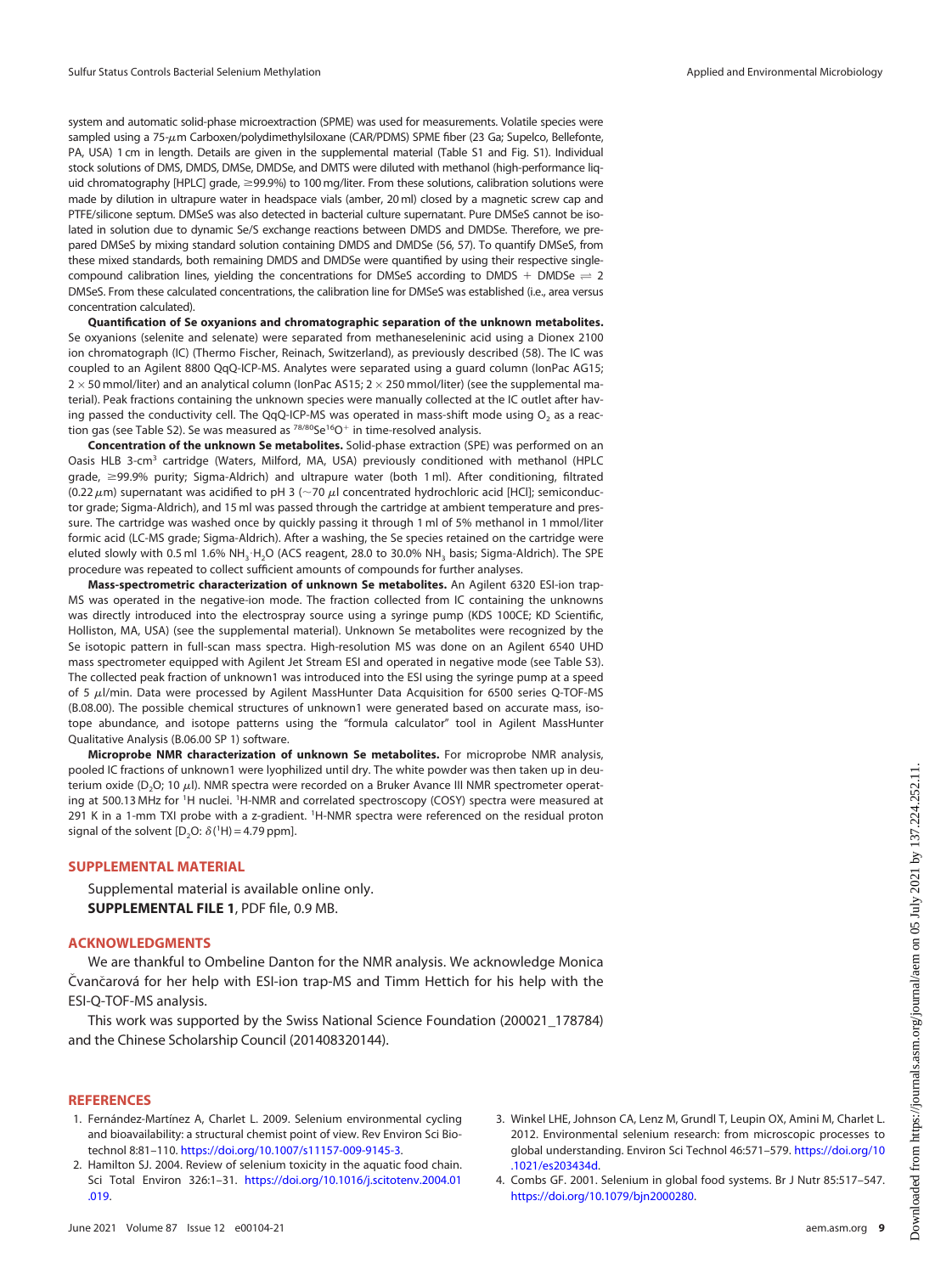- <span id="page-9-0"></span>5. Haug A, Graham RD, Christophersen OA, Lyons GH. 2007. How to use the world's scarce selenium resources efficiently to increase the selenium concentration in food. Microb Ecol Health Dis 19:209–228. [https://doi](https://doi.org/10.1080/08910600701698986) [.org/10.1080/08910600701698986.](https://doi.org/10.1080/08910600701698986)
- <span id="page-9-1"></span>6. Chasteen TG, Bentley R. 2003. Biomethylation of selenium and tellurium: microorganisms and plants. Chem Rev 103:1–25. [https://doi.org/10.1021/](https://doi.org/10.1021/cr010210&hx002B;)  $cr010210+$  $cr010210+$ .
- <span id="page-9-2"></span>7. Lenz M, Lens PNL. 2009. The essential toxin: the changing perception of selenium in environmental sciences. Sci Total Environ 407:3620–3633. [https://doi.org/10.1016/j.scitotenv.2008.07.056.](https://doi.org/10.1016/j.scitotenv.2008.07.056)
- <span id="page-9-3"></span>8. Nriagu JO. 1989. A global assessment of natural sources of atmospheric trace metals. Nature 338:47–49. [https://doi.org/10.1038/338047a0.](https://doi.org/10.1038/338047a0)
- <span id="page-9-4"></span>9. Wen H, Carignan J. 2007. Reviews on atmospheric selenium: emissions, speciation and fate. Atmos Environ 41:7151-7165. [https://doi.org/10](https://doi.org/10.1016/j.atmosenv.2007.07.035) [.1016/j.atmosenv.2007.07.035](https://doi.org/10.1016/j.atmosenv.2007.07.035).
- <span id="page-9-5"></span>10. Mosher BW, Duce RA. 1987. A global atmospheric selenium budget. J Geophys Res 92:13289. <https://doi.org/10.1029/JD092iD11p13289>.
- <span id="page-9-6"></span>11. Amouroux D, Liss PS, Tessier E, Hamren-Larsson M, Donard OFX. 2001. Role of oceans as biogenic sources of selenium. Earth Planet Sci Lett 189:277–283. [https://doi.org/10.1016/S0012-821X\(01\)00370-3](https://doi.org/10.1016/S0012-821X(01)00370-3).
- <span id="page-9-7"></span>12. Winkel LHE, Vriens B, Jones GD, Schneider LS, Pilon-Smits E, Bañuelos GS. 2015. Selenium cycling across soil-plant-atmosphere interfaces: a critical review. Nutrients 7:4199–4239. [https://doi.org/10.3390/nu7064199.](https://doi.org/10.3390/nu7064199)
- <span id="page-9-8"></span>13. Schilling K, Johnson TM, Wilcke W. 2011. Isotope fractionation of selenium during fungal biomethylation by alternaria alternata. Environ Sci Technol 45:2670–2676. <https://doi.org/10.1021/es102926p>.
- <span id="page-9-9"></span>14. Vriens B, Behra R, Voegelin A, Zupanic A, Winkel LHE. 2016. Selenium uptake and methylation by the microalga Chlamydomonas reinhardtii. Environ Sci Technol 50:711–720. <https://doi.org/10.1021/acs.est.5b04169>.
- <span id="page-9-10"></span>15. Sun GX, Meharg AA, Li G, Chen Z, Yang L, Chen SC, Zhu YG. 2016. Distribution of soil selenium in China is potentially controlled by deposition and volatilization? Sci Rep 6:20953. <https://doi.org/10.1038/srep20953>.
- <span id="page-9-11"></span>16. Huang JC, Suárez MC, Yang SI, Lin ZQ, Terry N. 2013. Development of a constructed wetland water treatment system for selenium removal: incorporation of an algal treatment component. Environ Sci Technol 47:10518–10525. [https://doi.org/10.1021/es4015629.](https://doi.org/10.1021/es4015629)
- 17. Huang JC, Passeport E, Terry N. 2012. Development of a constructed wetland water treatment system for selenium removal: use of mesocosms to evaluate design parameters. Environ Sci Technol 46:12021–12029. [https://doi.org/10.1021/es301829r.](https://doi.org/10.1021/es301829r)
- 18. Kagami T, Narita T, Kuroda M, Notaguchi E, Yamashita M, Sei K, Soda S, Ike M. 2013. Effective selenium volatilization under aerobic conditions and recovery from the aqueous phase by Pseudomonas stutzeri NT-I. Water Res 47:1361–1368. [https://doi.org/10.1016/j.watres.2012.12.001.](https://doi.org/10.1016/j.watres.2012.12.001)
- 19. Duckart EC, Waldron LJ, Donner HE. 1992. Selenium uptake and volatilization from plants growing in soil. Soil Sci 153:94–99. [https://doi.org/10](https://doi.org/10.1097/00010694-199202000-00002) [.1097/00010694-199202000-00002](https://doi.org/10.1097/00010694-199202000-00002).
- 20. Stork A, Jury WA, Frankenberger WT. 1999. Accelerated volatilization rates of selenium from different soils. Biol Trace Elem Res 69:217–234. [https://](https://doi.org/10.1007/BF02783874) [doi.org/10.1007/BF02783874](https://doi.org/10.1007/BF02783874).
- 21. Karlson U, Frankenberger WT. 1989. Accelerated rates of selenium volatilization from California soils. Soil Sci Soc Am J 53:749–753. [https://doi.org/](https://doi.org/10.2136/sssaj1989.03615995005300030019x) [10.2136/sssaj1989.03615995005300030019x](https://doi.org/10.2136/sssaj1989.03615995005300030019x).
- 22. Zhao Q, Huang JC, He S, Zhou W. 2020. Enhancement of a constructed wetland water treatment system for selenium removal. Sci Total Environ 714:136741. [https://doi.org/10.1016/j.scitotenv.2020.136741.](https://doi.org/10.1016/j.scitotenv.2020.136741)
- <span id="page-9-12"></span>23. Dungan RS, Stork A, Frankenberger WT. 2000. A wind tunnel for measuring selenium volatilization under field-like conditions. J Environ Qual 29:460–466. <https://doi.org/10.2134/jeq2000.00472425002900020014x>.
- <span id="page-9-13"></span>24. Stolz JF, Basu P, Oremland RS. 2002. Microbial transformation of elements: the case of arsenic and selenium. Int Microbiol 5:201–207. [https://](https://doi.org/10.1007/s10123-002-0091-y) [doi.org/10.1007/s10123-002-0091-y](https://doi.org/10.1007/s10123-002-0091-y).
- <span id="page-9-14"></span>25. Vriens B, Lenz M, Charlet L, Berg M, Winkel LHE. 2014. Natural wetland emissions of methylated trace elements. Nat Commun 5:3035. [https://doi](https://doi.org/10.1038/ncomms4035) [.org/10.1038/ncomms4035](https://doi.org/10.1038/ncomms4035).
- <span id="page-9-15"></span>26. Khersonsky O, Tawfik DS. 2010. Enzyme promiscuity: a mechanistic and evolutionary perspective. Annu Rev Biochem 79:471-505. [https://doi.org/](https://doi.org/10.1146/annurev-biochem-030409-143718) [10.1146/annurev-biochem-030409-143718](https://doi.org/10.1146/annurev-biochem-030409-143718).
- <span id="page-9-16"></span>27. Reich HJ, Hondal RJ. 2016. Why nature chose selenium. ACS Chem Biol 11:821–841. <https://doi.org/10.1021/acschembio.6b00031>.
- <span id="page-9-17"></span>28. Otsuka O, Yamashita M. 2020. Selenium recovery from wastewater using the selenate-reducing bacterium Pseudomonas stutzeri NT-I. Hydrometallurgy 197:105470. [https://doi.org/10.1016/j.hydromet.2020.105470.](https://doi.org/10.1016/j.hydromet.2020.105470)
- <span id="page-9-20"></span>29. Ranjard L, Prigent-Combaret C, Nazaret S, Cournoyer B. 2002. Methylation of inorganic and organic selenium by the bacterial thiopurine methyltransferase. J Bacteriol 184:3146–3149. [https://doi.org/10.1128/jb.184.11](https://doi.org/10.1128/jb.184.11.3146-3149.2002) [.3146-3149.2002.](https://doi.org/10.1128/jb.184.11.3146-3149.2002)
- <span id="page-9-21"></span>30. Song D, Zhang Y, Liu J, Zhong H, Zheng Y, Zhou S, Yu M, Todd JD, Zhang XH. 2020. Metagenomic insights into the cycling of dimethylsulfoniopropionate and related molecules in the Eastern China marginal seas. Front Microbiol 11:157. <https://doi.org/10.3389/fmicb.2020.00157>.
- <span id="page-9-18"></span>31. Lo Cantore P, Giorgio A, Iacobellis NS. 2015. Bioactivity of volatile organic compounds produced by Pseudomonas tolaasii. Front Microbiol 6:1082. <https://doi.org/10.3389/fmicb.2015.01082>.
- <span id="page-9-19"></span>32. Yamashita Y, Yamashita M. 2010. Identification of a novel selenium-containing compound, selenoneine, as the predominant chemical form of organic selenium in the blood of bluefin tuna. J Biol Chem 285:18134–18138. [https://doi](https://doi.org/10.1074/jbc.C110.106377) [.org/10.1074/jbc.C110.106377.](https://doi.org/10.1074/jbc.C110.106377)
- <span id="page-9-22"></span>33. Lazard M, Dauplais M, Plateau P. 2018. Contribution of the yeast saccharomyces cerevisiae model to understand the mechanisms of selenium toxicity, p 71–87. In Michalke B (ed), Selenium. Molecular and Integrative Toxicology. Springer, New York, NY.
- <span id="page-9-23"></span>34. Lacourciere GM. 2002. Selenium is mobilized in vivo from free selenocysteine and is incorporated specifically into formate dehydrogenase H and tRNA nucleosides. J Bacteriol 184:1940–1946. [https://doi.org/10.1128/jb](https://doi.org/10.1128/jb.184.7.1940-1946.2002) [.184.7.1940-1946.2002](https://doi.org/10.1128/jb.184.7.1940-1946.2002).
- <span id="page-9-24"></span>35. Eswayah AS, Smith TJ, Gardiner PHE. 2016. Microbial transformations of selenium species of relevance to bioremediation. Appl Environ Microbiol 82:4848–4859. [https://doi.org/10.1128/AEM.00877-16.](https://doi.org/10.1128/AEM.00877-16)
- <span id="page-9-25"></span>36. Eswayah AS, Hondow N, Scheinost AC, Merroun M, Romero-González M, Smith TJ, Gardiner PHE. 2019. Methyl selenol as a precursor in selenite reduction to Se/S species by methane-oxidizing bacteria. Appl Environ Microbiol 85:e01379-19. <https://doi.org/10.1128/AEM.01379-19>.
- <span id="page-9-26"></span>37. Kiragosyan K, Picard M, Sorokin DY, Dijkstra J, Klok JBM, Roman P, Janssen AJH. 2020. Effect of dimethyl disulfide on the sulfur formation and microbial community composition during the biological H2S removal from sour gas streams. J Hazard Mater 386:121916. [https://doi.org/10.1016/j](https://doi.org/10.1016/j.jhazmat.2019.121916) [.jhazmat.2019.121916.](https://doi.org/10.1016/j.jhazmat.2019.121916)
- <span id="page-9-27"></span>38. Bak DW, Bechtel TJ, Falco JA, Weerapana E. 2019. Cysteine reactivity across the subcellular universe. Curr Opin Chem Biol 48:96–105. [https://](https://doi.org/10.1016/j.cbpa.2018.11.002) [doi.org/10.1016/j.cbpa.2018.11.002.](https://doi.org/10.1016/j.cbpa.2018.11.002)
- <span id="page-9-28"></span>39. Kohlstedt M, Wittmann C. 2019. GC-MS-based 13 C metabolic flux analysis resolves the parallel and cyclic glucose metabolism of Pseudomonas putida KT2440 and Pseudomonas aeruginosa PAO1. Metab Eng 54:35–53. <https://doi.org/10.1016/j.ymben.2019.01.008>.
- <span id="page-9-29"></span>40. Yoshida Y, Nakano Y, Amano A, Yoshimura M, Fukamachi H, Oho T, Koga T. 2002. Icd from Streptococcus encodes a C-S lyase with  $\alpha$ , $\beta$ -elimination activity that degrades L-cysteine. Microbiology (Reading) 148:3961–3970. [https://doi.org/10.1099/00221287-148-12-3961.](https://doi.org/10.1099/00221287-148-12-3961)
- <span id="page-9-30"></span>41. Morra MJ, Dick WA. 1991. Mechanisms of H2S production from cysteine and cystine by microorganisms isolated from soil by selective enrichment. Appl Environ Microbiol 57:1413–1417. [https://doi.org/10.1128/](https://doi.org/10.1128/AEM.57.5.1413-1417.1991) [AEM.57.5.1413-1417.1991.](https://doi.org/10.1128/AEM.57.5.1413-1417.1991)
- <span id="page-9-31"></span>42. Ranjard L, Nazaret S, Cournoyer B. 2003. Freshwater bacteria can methylate selenium through the thiopurine methyltransferase pathway. Appl Environ Microbiol 69:3784–3790. [https://doi.org/10.1128/aem.69.7.3784](https://doi.org/10.1128/aem.69.7.3784-3790.2003) [-3790.2003](https://doi.org/10.1128/aem.69.7.3784-3790.2003).
- <span id="page-9-32"></span>43. Feinberg A, Stenke A, Peter T, Winkel LHE. 2020. Constraining atmospheric selenium emissions using observations, global modeling, and Bayesian inference. Environ Sci Technol 54:7146–7155. [https://doi.org/10](https://doi.org/10.1021/acs.est.0c01408) [.1021/acs.est.0c01408.](https://doi.org/10.1021/acs.est.0c01408)
- <span id="page-9-33"></span>44. Suess E, Aemisegger F, Sonke JE, Sprenger M, Wernli H, Winkel LHE. 2019. Marine versus continental sources of iodine and selenium in rainfall at two European high-altitude locations. Environ Sci Technol 53:1905–1917. <https://doi.org/10.1021/acs.est.8b05533>.
- <span id="page-9-34"></span>45. Roulier M, Bueno M, Coppin F, Nicolas M, Thiry Y, Rigal F, Pannier F, Le Hécho I. 2020. Atmospheric iodine, selenium and caesium depositions in France: II. Influence of forest anopies. Chemosphere 2020:128952. [https://](https://doi.org/10.1016/j.chemosphere.2020.128952) [doi.org/10.1016/j.chemosphere.2020.128952.](https://doi.org/10.1016/j.chemosphere.2020.128952)
- <span id="page-9-35"></span>46. Lanceleur L, Tessier E, Bueno M, Pienitz R, Bouchard F, Cloquet C, Amouroux D. 2019. Cycling and atmospheric exchanges of selenium in Canadian subarctic thermokarst ponds. Biogeochemistry 145:193–211. <https://doi.org/10.1007/s10533-019-00599-w>.
- <span id="page-9-36"></span>47. Ye W, Yuan L, Zhu R, Yin X, Bañuelos G. 2021. Selenium volatilization from tundra soils in maritime Antarctica. Environ Int 146:106189. [https://doi](https://doi.org/10.1016/j.envint.2020.106189) [.org/10.1016/j.envint.2020.106189](https://doi.org/10.1016/j.envint.2020.106189).